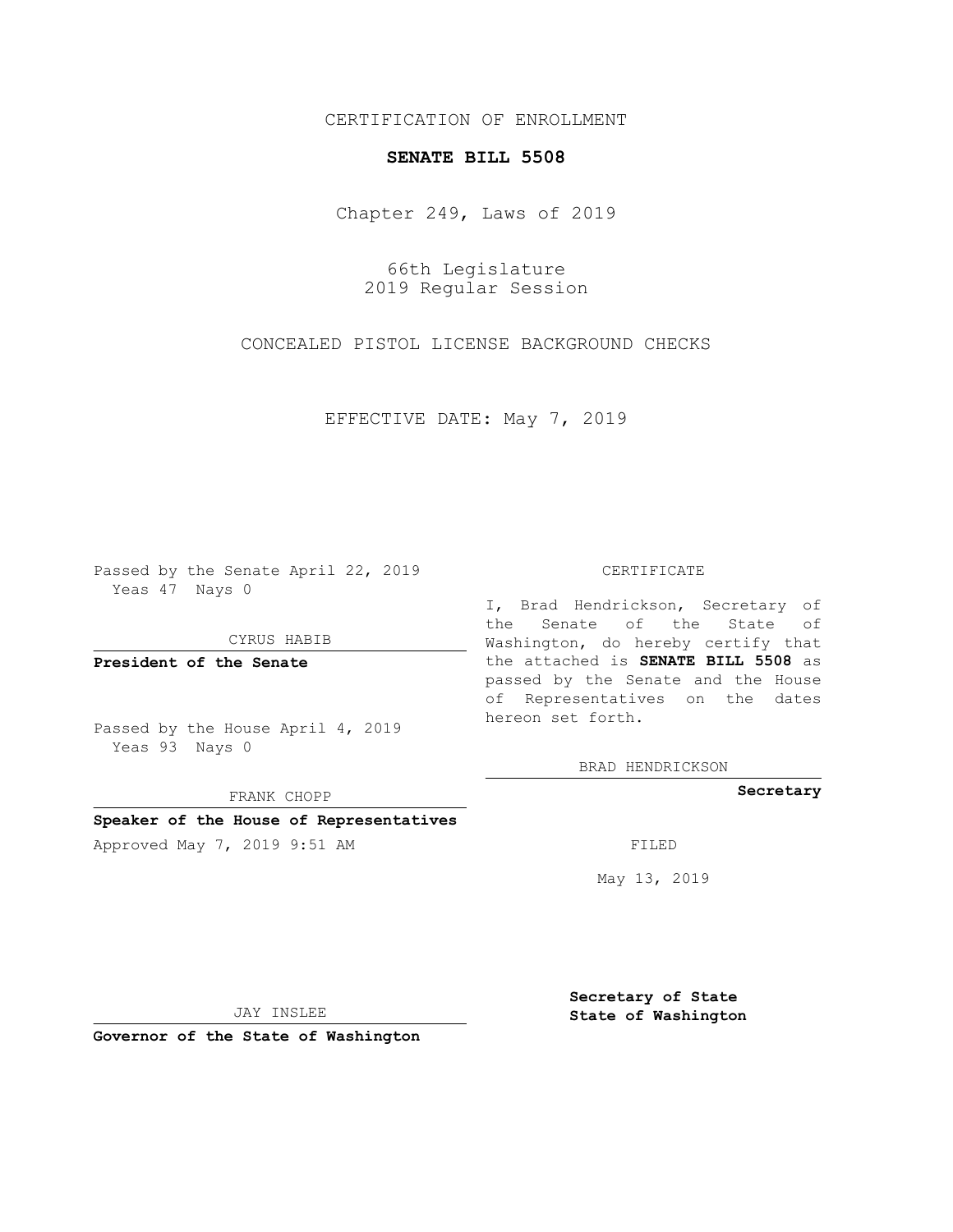## **SENATE BILL 5508**

AS AMENDED BY THE HOUSE

Passed Legislature - 2019 Regular Session

# **State of Washington 66th Legislature 2019 Regular Session**

**By** Senators Fortunato, Darneille, Saldaña, Pedersen, King, Sheldon, Hobbs, Dhingra, Holy, and Wilson, L.; by request of Washington State Patrol

Read first time 01/23/19. Referred to Committee on Law & Justice.

1 AN ACT Relating to background checks for concealed pistol 2 licenses; reenacting and amending RCW 9.41.070; and declaring an 3 emergency.

4 BE IT ENACTED BY THE LEGISLATURE OF THE STATE OF WASHINGTON:

5 **Sec. 1.** RCW 9.41.070 and 2018 c 226 s 2 and 2018 c 201 s 6002 are each reenacted and amended to read as follows:6

 (1) The chief of police of a municipality or the sheriff of a county shall within thirty days after the filing of an application of any person, issue a license to such person to carry a pistol concealed on his or her person within this state for five years from date of issue, for the purposes of protection or while engaged in business, sport, or while traveling. However, if the applicant does not have a valid permanent Washington driver's license or Washington state identification card or has not been a resident of the state for the previous consecutive ninety days, the issuing authority shall have up to sixty days after the filing of the application to issue a license. The issuing authority shall not refuse to accept completed applications for concealed pistol licenses during regular business 19 hours.

20 The applicant's constitutional right to bear arms shall not be 21 denied, unless: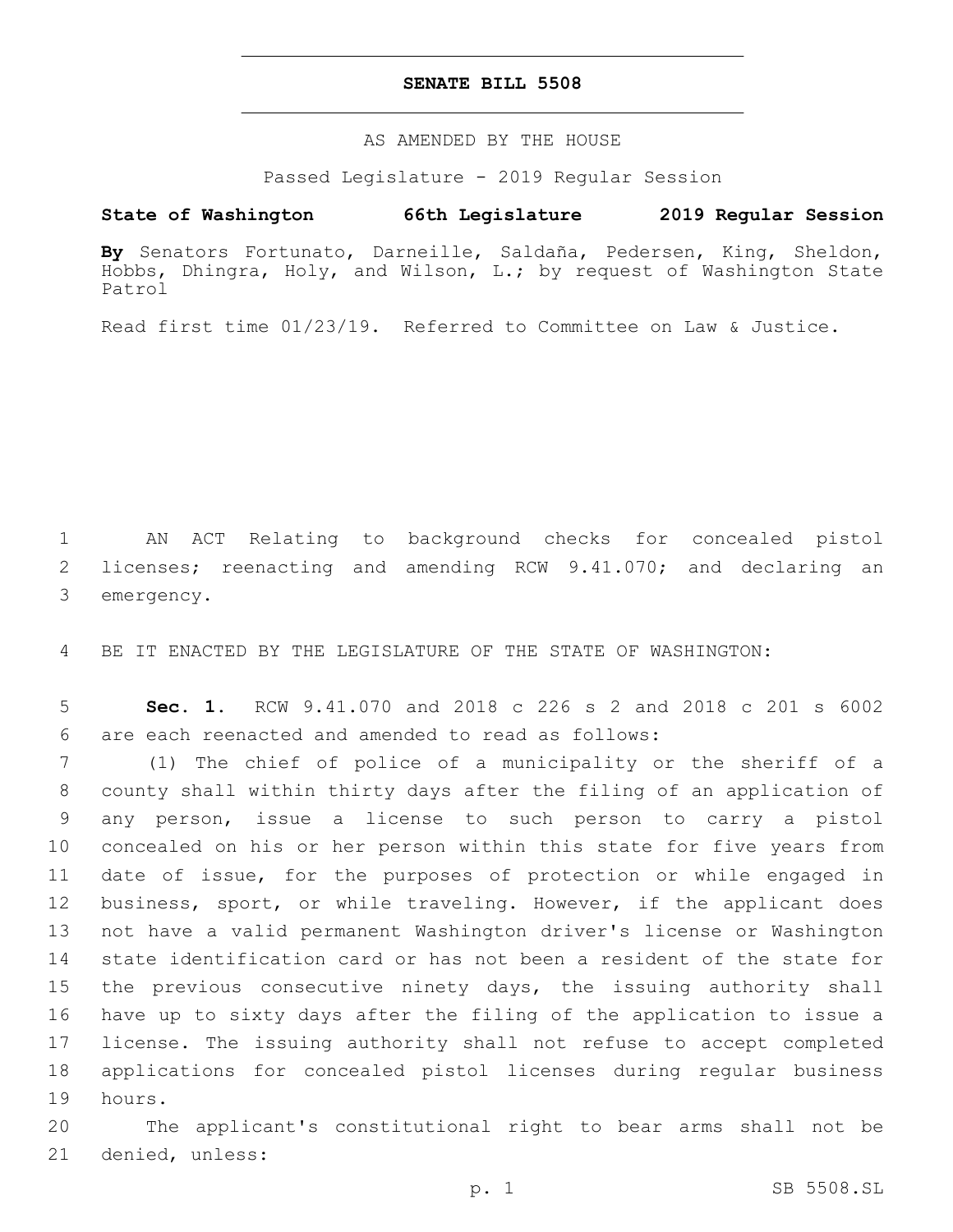(a) He or she is ineligible to possess a firearm under the provisions of RCW 9.41.040 or 9.41.045, or is prohibited from 3 possessing a firearm under federal law;

 (b) The applicant's concealed pistol license is in a revoked 5 status;

(c) He or she is under twenty-one years of age;

 (d) He or she is subject to a court order or injunction regarding 8 firearms pursuant to chapter( $(\theta)$ ) 7.90, 7.92, or 7.94 RCW, or RCW 9A.46.080, 10.14.080, 10.99.040, 10.99.045, 26.09.050, 26.09.060, 26.10.040, 26.10.115, ((26.26.130)) 26.26B.020, 26.50.060, 26.50.070, 11 or 26.26.590;

 (e) He or she is free on bond or personal recognizance pending trial, appeal, or sentencing for a felony offense;

 (f) He or she has an outstanding warrant for his or her arrest 15 from any court of competent jurisdiction for a felony or misdemeanor; or

 (g) He or she has been ordered to forfeit a firearm under RCW 9.41.098(1)(e) within one year before filing an application to carry 19 a pistol concealed on his or her person.

 No person convicted of a felony may have his or her right to possess firearms restored or his or her privilege to carry a concealed pistol restored, unless the person has been granted relief from disabilities by the attorney general under 18 U.S.C. Sec. 24 925(c), or RCW 9.41.040 (3) or (4) applies.

 (2)(a) The issuing authority shall conduct a check through the national instant criminal background check system, the Washington state patrol electronic database, the health care authority electronic database, and with other agencies or resources as appropriate, to determine whether the applicant is ineligible under RCW 9.41.040 or 9.41.045 to possess a firearm, or is prohibited from possessing a firearm under federal law, and therefore ineligible for 32 a concealed pistol license.

 (b) The issuing authority shall deny a permit to anyone who is found to be prohibited from possessing a firearm under federal or 35 state law.

36 (c) (a) and (b) of this subsection ((applies)) apply whether the applicant is applying for a new concealed pistol license or to renew 38 a concealed pistol license.

 (d) A background check for an original license must be conducted through the Washington state patrol criminal identification section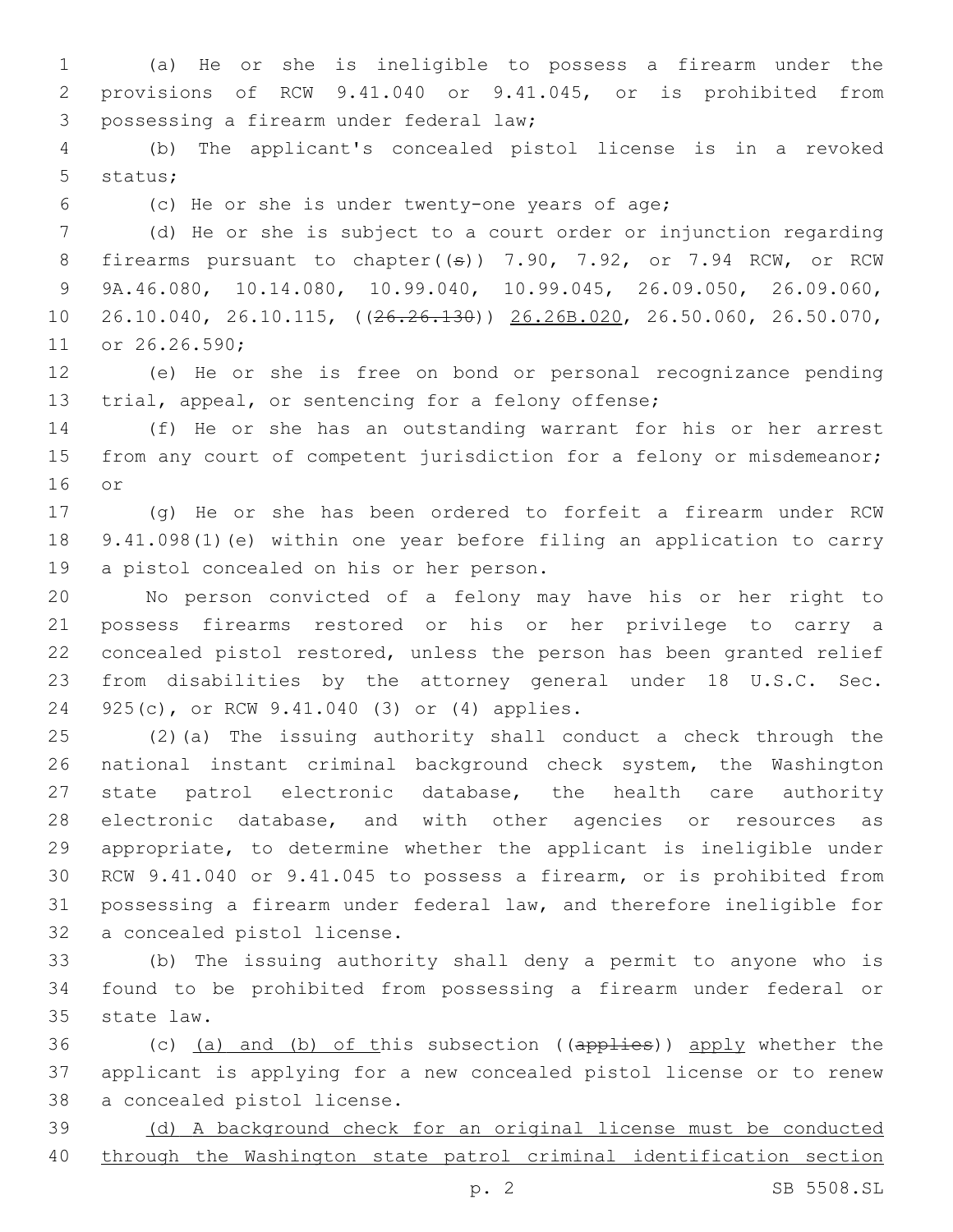and shall include a national check from the federal bureau of 2 investigation through the submission of fingerprints. The results will be returned to the issuing authority. The applicant may request and receive a copy of the results of the background check from the issuing authority. If the applicant seeks to amend or correct their record, the applicant must contact the Washington state patrol for a Washington state record or the federal bureau of investigation for 8 records from other jurisdictions.

 (3) Any person whose firearms rights have been restricted and who has been granted relief from disabilities by the attorney general under 18 U.S.C. Sec. 925(c) or who is exempt under 18 U.S.C. Sec. 921(a)(20)(A) shall have his or her right to acquire, receive, transfer, ship, transport, carry, and possess firearms in accordance with Washington state law restored except as otherwise prohibited by 15 this chapter.

 (4) The license application shall bear the full name, residential address, telephone number at the option of the applicant, email 18 address at the option of the applicant, date and place of birth, race, gender, description, a complete set of fingerprints, and signature of the licensee, and the licensee's driver's license number or state identification card number if used for identification in applying for the license. A signed application for a concealed pistol license shall constitute a waiver of confidentiality and written request that the health care authority, mental health institutions, and other health care facilities release information relevant to the applicant's eligibility for a concealed pistol license to an 27 inquiring court or law enforcement agency.

 The application for an original license shall include a complete set of fingerprints to be forwarded to the Washington state patrol.

 The license and application shall contain a warning substantially 31 as follows:

 CAUTION: Although state and local laws do not differ, federal law and state law on the possession of firearms differ. If you are prohibited by federal law from possessing a firearm, you may be prosecuted in federal court. A state license is 36 mot a defense to a federal prosecution.

 The license shall contain a description of the major differences between state and federal law and an explanation of the fact that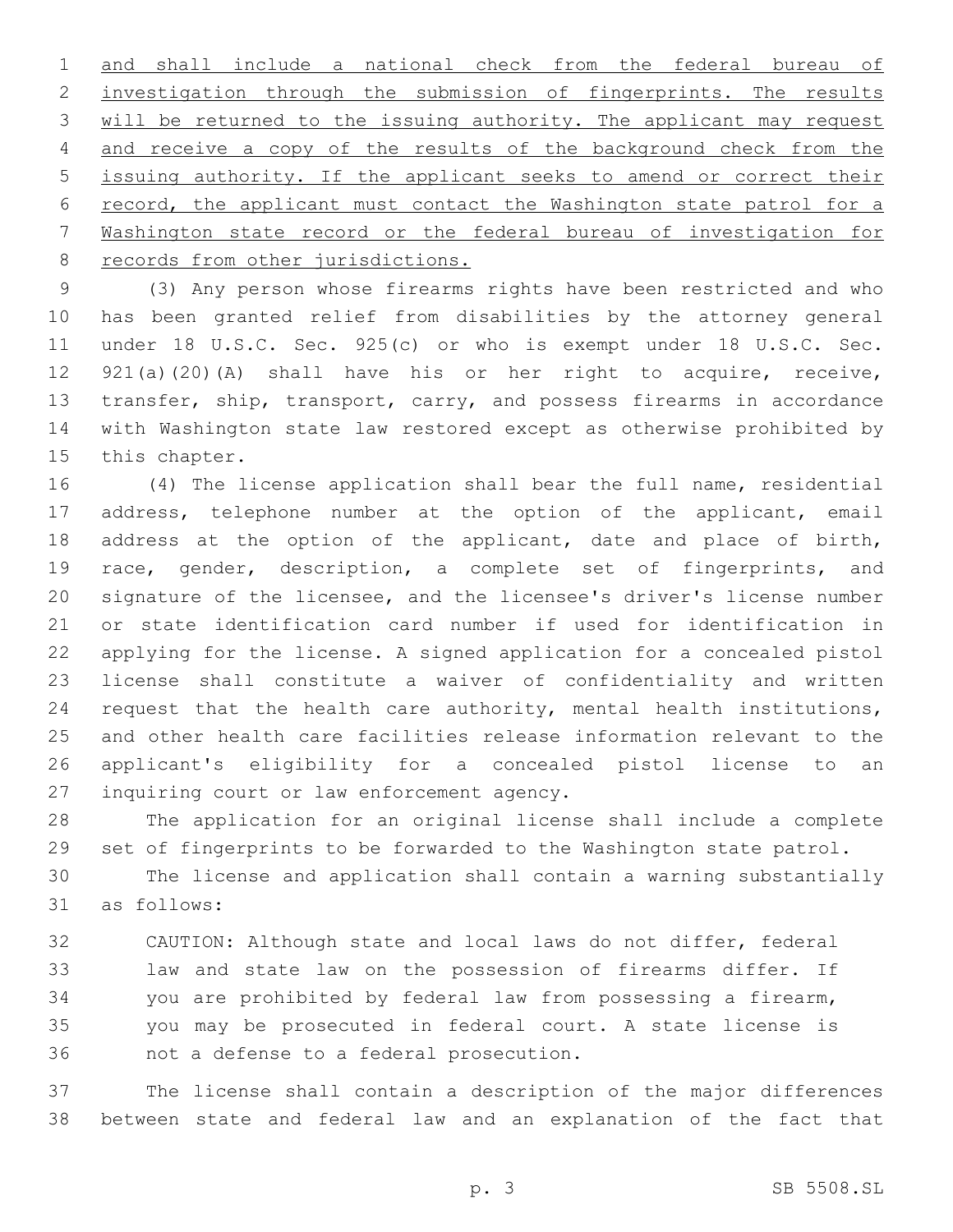local laws and ordinances on firearms are preempted by state law and 2 must be consistent with state law.

 The application shall contain questions about the applicant's eligibility under RCW 9.41.040 and federal law to possess a pistol, the applicant's place of birth, and whether the applicant is a United States citizen. If the applicant is not a United States citizen, the applicant must provide the applicant's country of citizenship, United States issued alien number or admission number, and the basis on which the applicant claims to be exempt from federal prohibitions on firearm possession by aliens. The applicant shall not be required to produce a birth certificate or other evidence of citizenship. A person who is not a citizen of the United States shall, if applicable, meet the additional requirements of RCW 9.41.173 and produce proof of compliance with RCW 9.41.173 upon application. The license may be in triplicate or in a form to be prescribed by the 16 department of licensing.

 A photograph of the applicant may be required as part of the application and printed on the face of the license.

 The original thereof shall be delivered to the licensee, the duplicate shall within seven days be sent to the director of licensing and the triplicate shall be preserved for six years, by the 22 authority issuing the license.

 The department of licensing shall make available to law enforcement and corrections agencies, in an on-line format, all 25 information received under this subsection.

 (5) The nonrefundable fee, paid upon application, for the original five-year license shall be thirty-six dollars plus additional charges imposed by the federal bureau of investigation that are passed on to the applicant. No other state or local branch or unit of government may impose any additional charges on the 31 applicant for the issuance of the license.

32 The fee shall be distributed as follows:

(a) Fifteen dollars shall be paid to the state general fund;

 (b) Four dollars shall be paid to the agency taking the 35 fingerprints of the person licensed;

 (c) Fourteen dollars shall be paid to the issuing authority for 37 the purpose of enforcing this chapter;

 (d) Two dollars and sixteen cents to the firearms range account 39 in the general fund; and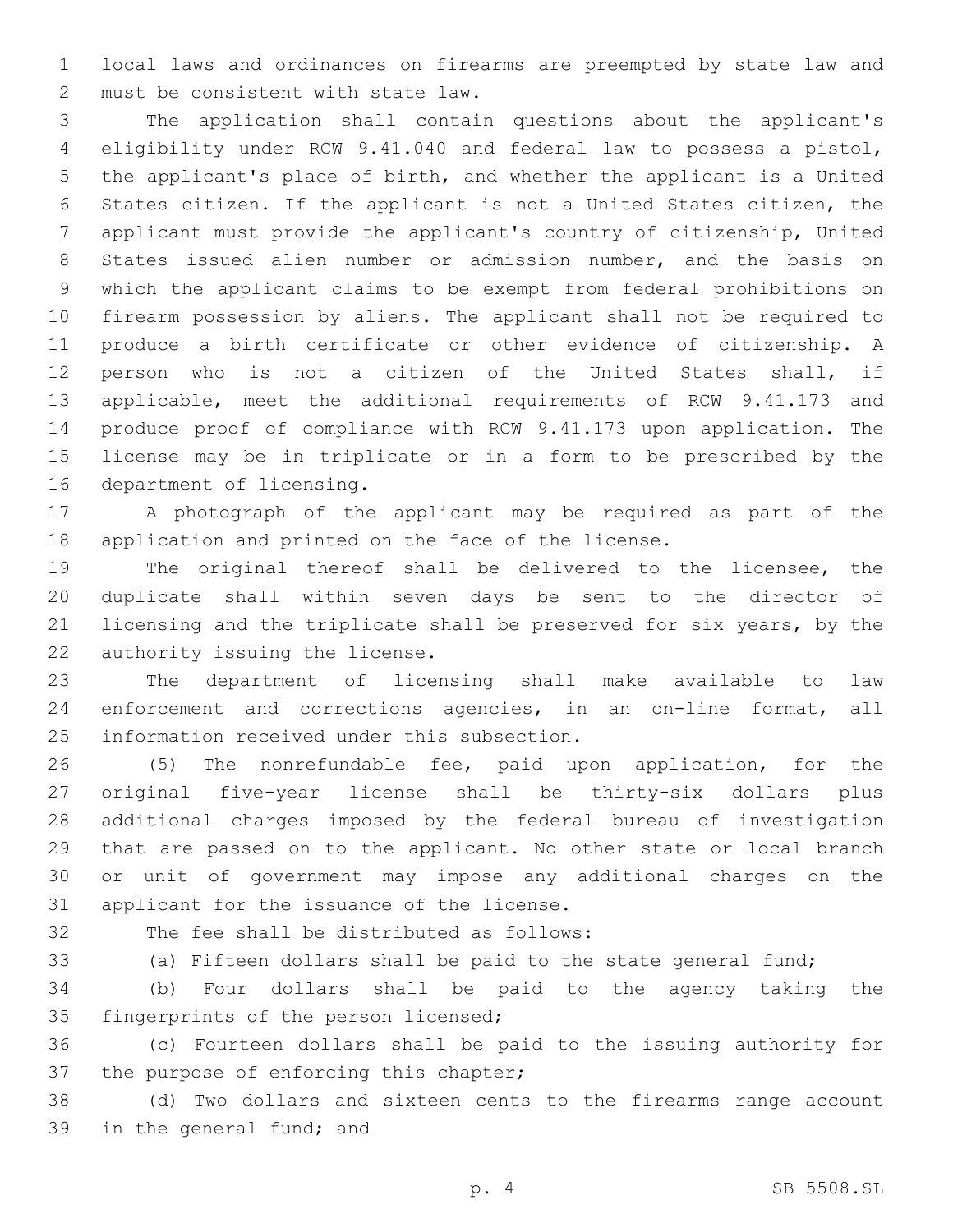(e) Eighty-four cents to the concealed pistol license renewal 2 notification account created in RCW 43.79.540.

 (6) The nonrefundable fee for the renewal of such license shall be thirty-two dollars. No other branch or unit of government may impose any additional charges on the applicant for the renewal of the license.6

The renewal fee shall be distributed as follows:

8 (a) Fifteen dollars shall be paid to the state general fund;

 (b) Fourteen dollars shall be paid to the issuing authority for 10 the purpose of enforcing this chapter;

 (c) Two dollars and sixteen cents to the firearms range account 12 in the general fund; and

 (d) Eighty-four cents to the concealed pistol license renewal 14 notification account created in RCW 43.79.540.

 (7) The nonrefundable fee for replacement of lost or damaged licenses is ten dollars to be paid to the issuing authority.

 (8) Payment shall be by cash, check, or money order at the option of the applicant. Additional methods of payment may be allowed at the 19 option of the issuing authority.

 (9)(a) A licensee may renew a license if the licensee applies for renewal within ninety days before or after the expiration date of the license. A license so renewed shall take effect on the expiration date of the prior license. A licensee renewing after the expiration date of the license must pay a late renewal penalty of ten dollars in addition to the renewal fee specified in subsection (6) of this 26 section. The fee shall be distributed as follows:

 (i) Three dollars shall be deposited in the state wildlife account and used exclusively first for the printing and distribution of a pamphlet on the legal limits of the use of firearms, firearms safety, and the preemptive nature of state law, and subsequently the support of volunteer instructors in the basic firearms safety training program conducted by the department of fish and wildlife. The pamphlet shall be given to each applicant for a license; and

 (ii) Seven dollars shall be paid to the issuing authority for the 35 purpose of enforcing this chapter.

 (b) Beginning with concealed pistol licenses that expire on or after August 1, 2018, the department of licensing shall mail a renewal notice approximately ninety days before the license expiration date to the licensee at the address listed on the concealed pistol license application, or to the licensee's new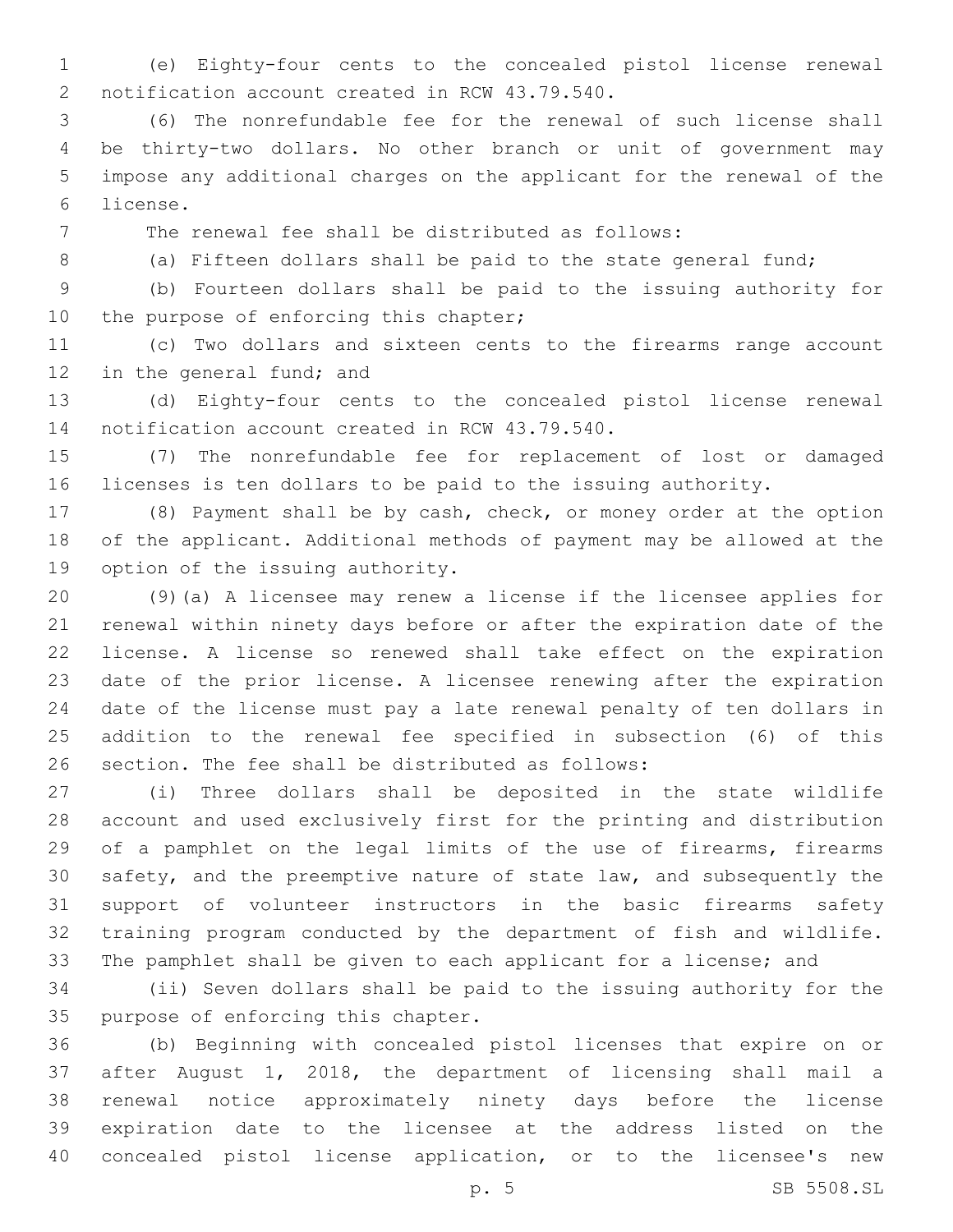address if the licensee has notified the department of licensing of a change of address. Alternatively, if the licensee provides an email address at the time of license application, the department of licensing may send the renewal notice to the licensee's email address. The notice must contain the date the concealed pistol license will expire, the amount of renewal fee, the penalty for late renewal, and instructions on how to renew the license.

 (10) Notwithstanding the requirements of subsections (1) through (9) of this section, the chief of police of the municipality or the sheriff of the county of the applicant's residence may issue a temporary emergency license for good cause pending review under subsection (1) of this section. However, a temporary emergency license issued under this subsection shall not exempt the holder of the license from any records check requirement. Temporary emergency licenses shall be easily distinguishable from regular licenses.

 (11) A political subdivision of the state shall not modify the requirements of this section or chapter, nor may a political subdivision ask the applicant to voluntarily submit any information 19 not required by this section.

 (12) A person who knowingly makes a false statement regarding citizenship or identity on an application for a concealed pistol license is guilty of false swearing under RCW 9A.72.040. In addition to any other penalty provided for by law, the concealed pistol license of a person who knowingly makes a false statement shall be revoked, and the person shall be permanently ineligible for a 26 concealed pistol license.

(13) A person may apply for a concealed pistol license:

 (a) To the municipality or to the county in which the applicant resides if the applicant resides in a municipality;

 (b) To the county in which the applicant resides if the applicant 31 resides in an unincorporated area; or

(c) Anywhere in the state if the applicant is a nonresident.

 (14) Any person who, as a member of the armed forces, including the national guard and armed forces reserves, is unable to renew his or her license under subsections (6) and (9) of this section because of the person's assignment, reassignment, or deployment for out-of- state military service may renew his or her license within ninety days after the person returns to this state from out-of-state military service, if the person provides the following to the issuing authority no later than ninety days after the person's date of